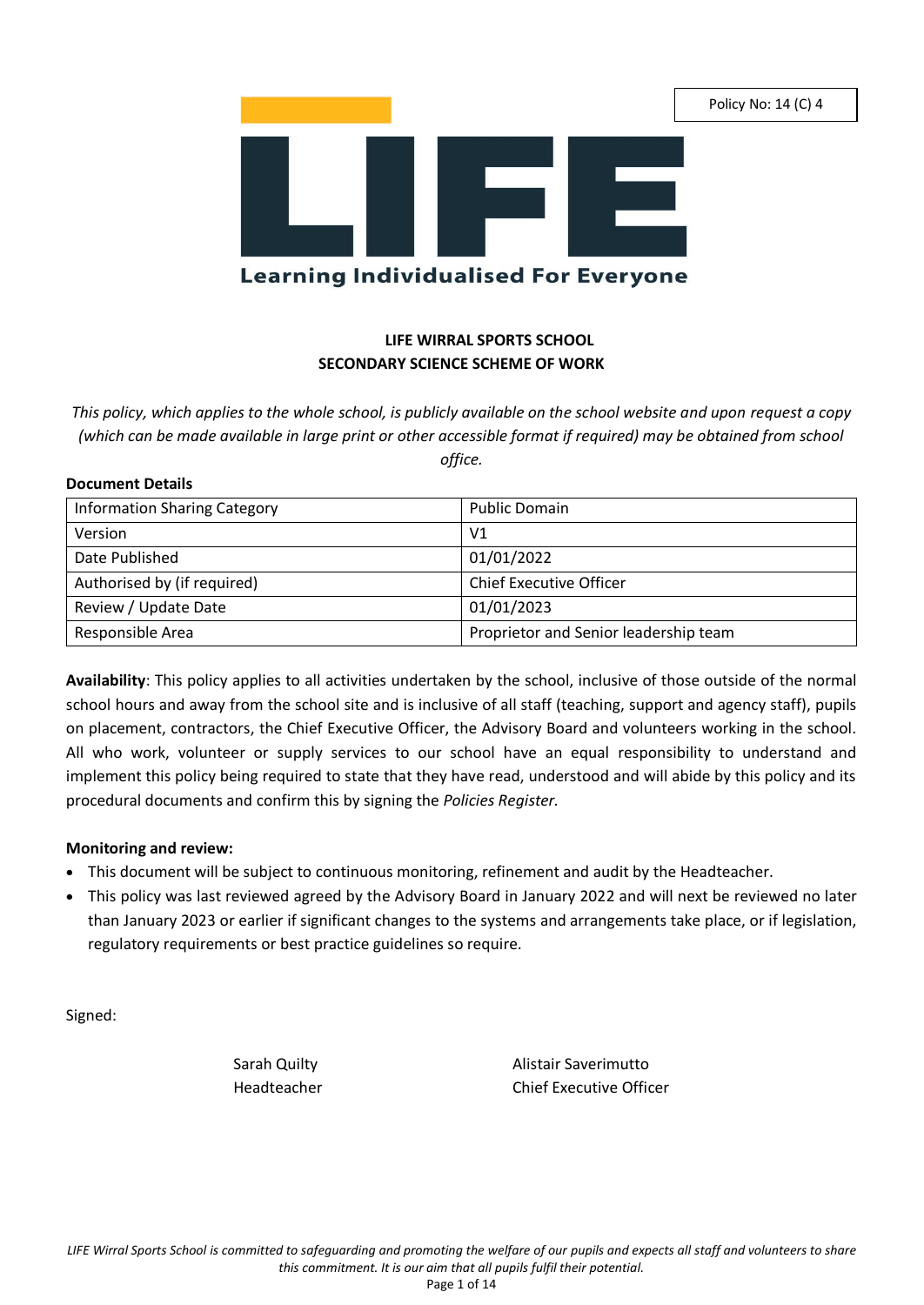# **Intent**

# **Introduction**

Imagine a school where students will explore the exciting world of science through a practical, hands-on approach to scientific study that encourages them to develop a sense of enquiry and an ability to solve problems. Students will be able to explore resources that will inspire them to plan, conduct and evaluate experiments that will enrich their scientific knowledge of the world and develop their investigative skills. Students learn to ask scientific questions and begin to appreciate the way science will affect their future on a personal, national, and global level. This is how we teach Science at LIFE Wirral Sports School.

Our curriculum is designed to offer a broad and balanced education in the core science subjects, preparing students not only to be successful at GCSE and A-level/Pre-U, but to develop the skill and passion to continue in the Sciences at university and as a career. Science is taught as a specialism from Year 9 upwards. At every level, the importance of scientific enquiry is foremost, developing the ability to formulate and test hypotheses, and analyse experimental data.

Science has a major effect on our lives. Students are encouraged to consider the benefits and drawbacks of scientific and technological developments and the social, moral, spiritual and cultural issues involved. Students should also learn how scientific knowledge raises important questions for society, which in the United Kingdom, are addressed through the legislative and judicial processes of parliament and the courts respectively. This enables our society to reach decisions about controversial issues such as assisted reproduction, cloning and animal experimentation.

The aims of Science are to enable students to:

- ask and answer scientific questions;
- plan and carry out scientific investigations, using equipment correctly;
- know and understand the life processes of living things;
- know and understand the physical processes of materials, electricity, light, sound and natural forces;
- know about the nature of the solar system, including the earth;
- evaluate evidence and present their conclusions clearly and accurately.
- You will study for the GCSE Combined Science or GCSE Chemistry, Physics, Biology

In Chemistry you will learn about atomic structure and the periodic table, bonding, structure, and the properties of matter, quantitative chemistry, chemical changes, energy changes, the rate and extent of chemical changes, energy changes, the rate and extent of chemical change, organic chemistry, chemical analysis, chemistry of the atmosphere and using resources.

In Biology you will focus on understanding yourself and understanding your environment, organisation, infection and response, bioenergetics, homeostasis and response, inheritance, variation and evolution, ecology and key ideas.

In Physics you will study energy transfer, electricity, particle model of matter, atomic structure, forces, waves, magnetism and electromagnetism and space physics.

# **What would be expected of students?**

Students will research on your own and present your findings in a written report or as a presentation to other students, using correct technical language where relevant. An active, questioning mind is very useful as a lot of

Page 2 of 14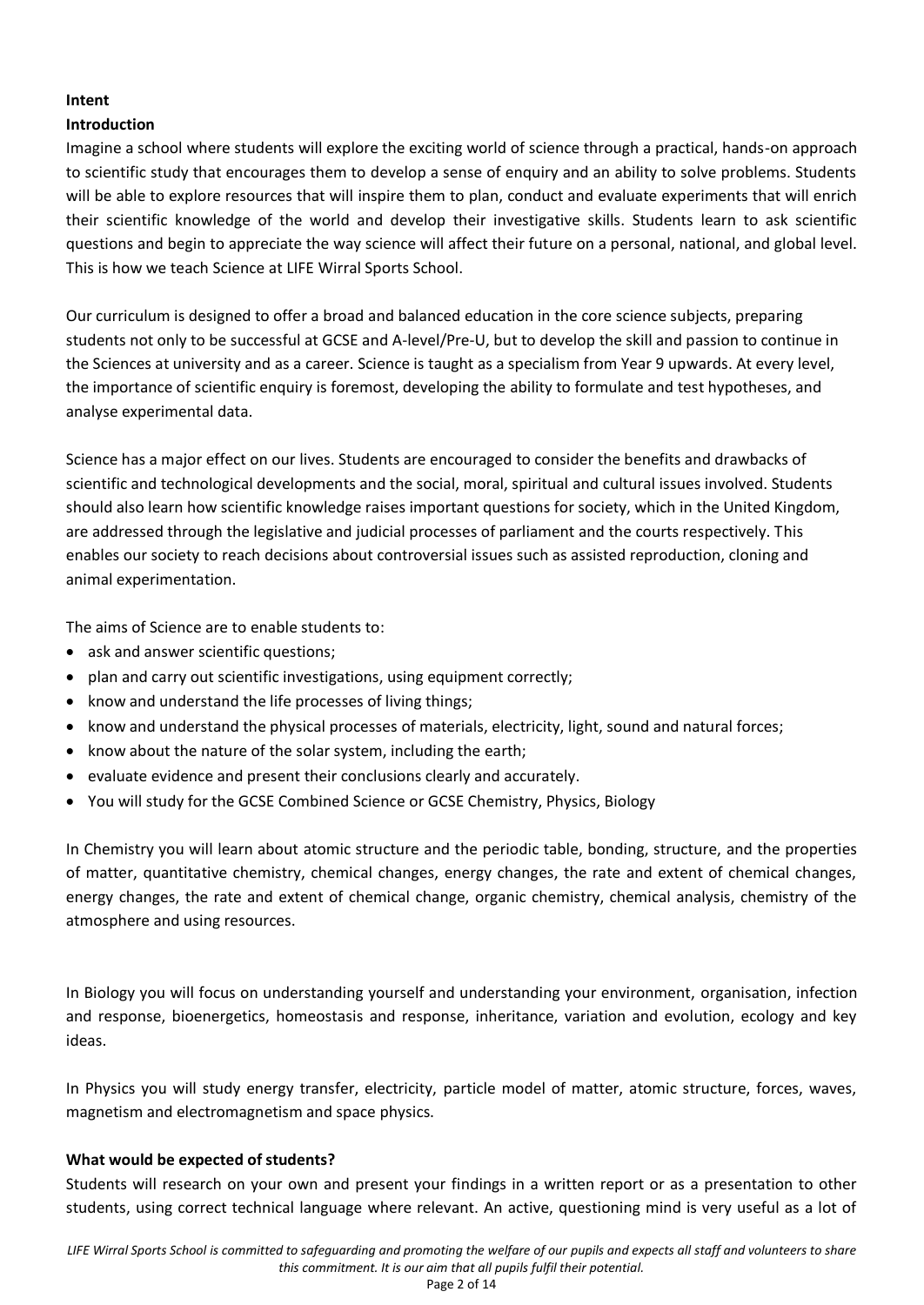the lessons involve discussions to explain concepts and show how scientific advances have an effect on how we live our lives. You will develop practical skills and be able to manipulate data in a variety of formats. You will develop your mathematical skills and be expected to have and be able to use a calculator in all lessons.

# **What skills will be developed?**

You will develop research skills, listening skills and analytical skills. You will become adept at investigating and presenting your findings. You will learn to work as part of a group and to listen to the views and opinions of other students. You will be able to present an informed view of topical scientific issues and develop the ability to view the issues from both sides before coming to a conclusion.

# **Assessment**

You will be expected to work to deadlines, complete tasks in groups, carry out both course work and terminal exams for each subject.

# **Teaching and Learning Style**

At LIFE Wirral Sports School we use a variety of teaching and learning styles in Science lessons. Our aim is to develop students' knowledge, skills, and understanding. Sometimes we do this through whole-class teaching, while at other times we engage the students in an enquiry-based research activity. We encourage the students to ask, as well as answer, scientific questions. They have the opportunity to use a variety of data, such as statistics, graphs, pictures, and photographs. They use ICT in Science lessons where it enhances their learning. They take part in role-play and discussions and they present reports to the rest of the class. They engage in a wide variety of problem-solving activities. Wherever possible, we involve the students in 'real' scientific activities, for example, researching a local environmental problem or carrying out a practical experiment and analysing the results.

We recognise that there are students of widely different scientific abilities in all classes and we ensure that we provide suitable learning opportunities for all students by matching the challenge of the task to the ability of the students. We achieve this in a variety of ways by:

- setting common tasks which are open-ended and can have a variety of responses;
- setting tasks of increasing difficulty (we do not expect all students to complete all tasks);
- grouping students by ability in the room and setting different tasks for each ability group;
- providing resources of different complexity, matched to the ability of the students;

# **KS3**

Building on the basic skills developed at KS2, students begin to extend their scientific vocabulary and the sophistication of their explanations of natural phenomena. They learn to select, plan and carry out investigations within a given context. They also develop their understanding of data, applying mathematical concepts and calculations, and learn to evaluate the validity and reliability of experimental results and conclusions. They begin to study the introductory units of the GCSE course in Year 9.

# **KS4**

Students are taught the essential aspects of the knowledge, methods, processes and uses of science. They learn to devise, plan and carry out investigations taking into account key variables and evaluating the validity and reliability of the data they obtain. Students will build up a foundational knowledge of each of the core sciences and are equipped with the scientific knowledge required to understand the uses and implications of science, today and for the future. This will be achieved through effective delivery of the GCSE curriculum in all sciences subjects.

# **KS5**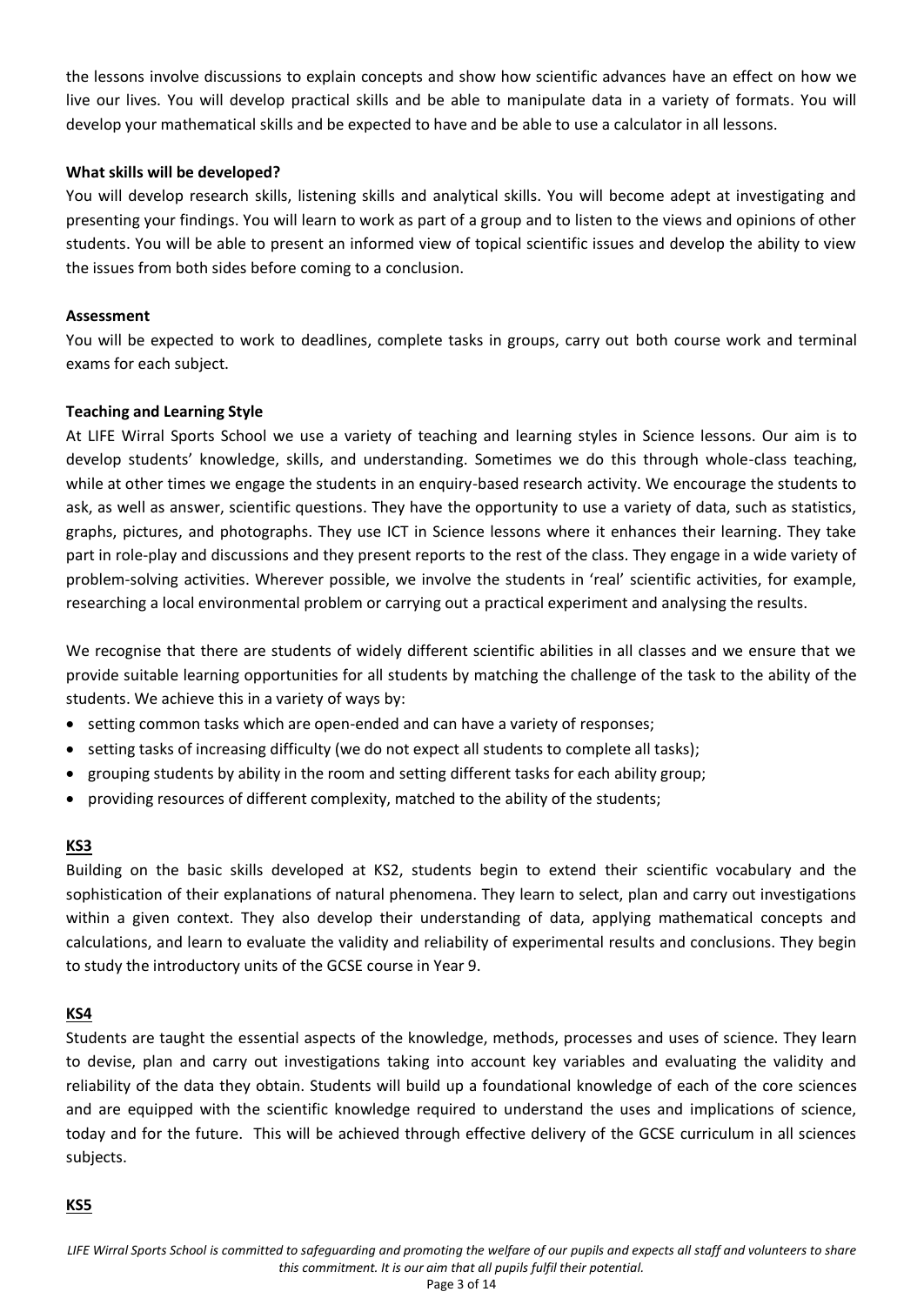The aim in KS5 is to prepare students for the transition to higher education by providing a thorough understanding of the main theoretical concepts in each of the sciences and effective preparation for A-level/Pre-U exams. Students carry out extended research and practical projects, developing their appreciation of how scientists work in the real world. They become able to critically evaluate scientific claims and data, and to apply their knowledge to unfamiliar situations, developing strong powers of analysis and deductive reasoning.

# **Physics**

Physics Students will develop essential knowledge and understanding in pure physics and, where appropriate, the applications of physics, and the skills needed for the use of this in new and changing situations. They will also develop mathematical skills to explain the quantitative nature of physics together with practical skills and an understanding of the link between theory and experiment. They will acquire sufficient understanding and knowledge to become confident citizens in a technological world and be able to take, or develop an informed interest in matters of scientific importance. As a result, they will be able to recognise the usefulness and limitation of scientific methods and to appreciate how they can be applied in other disciplines and in everyday life and develop an appreciation of how physics has developed and is used in present day society. Ultimately, they will be able to show the importance of physics as a human endeavour which interacts with social, philosophical, economic, industrial and environmental matters.

An A level in Physics is an extremely useful qualification. The working physicist may find themselves trying to predict the stock market, testing satellites for space missions, developing new materials for industry, developing new electronic devices and components, undertaking medical physics in a hospital, teaching the next generation of physicists, trying to predict the next major earthquakes to hit San Francisco, Japan, or Birmingham, developing flight simulation software, optimising industrial manufacturing or transformation processes, developing a new measurement instrument, performing materials testing and characterisation for special applications, launching a new software company or product, performing urban planning and optimisation. In other words, the skills developed will be useful in almost any career.

# **Chemistry**

Chemistry is the science of matter - the composition of substances, their properties and reactions. It looks at the structures of molecules that comprise all matter, and the fundamental principles which define the appearance, behaviour and changes that molecules undergo. Molecules may be large or small, simple or complex, short-lived or inert, life-saving or fatal - some are even beautiful. As the Royal Society of Chemistry asserts, "Chemistry is everything", from the microscopic world of atoms and molecules to the macroscopic world of stars and galaxies.

'A' Level Chemistry is an excellent base for a university degree in healthcare such as medicine, pharmacy and dentistry as well as the biological sciences, physics, mathematics, pharmacology and analytical chemistry. Chemistry is also taken by many law applicants as it shows students can cope with difficult concepts. Chemistry can also complement a number of arts subjects.

A range of career opportunities including chemical, manufacturing and pharmaceutical industries and in areas such as forensics, environmental protection and healthcare. The problem-solving skills are useful for many other areas too, such as law and finance.

Studying A-level Chemistry will require you to utilise, and allow students to develop, a wide range of key skills such as problem solving, working with others, communication, numeracy, research and independent learning, practical application and analytical thinking.

# **Biology**

*LIFE Wirral Sports School is committed to safeguarding and promoting the welfare of our pupils and expects all staff and volunteers to share this commitment. It is our aim that all pupils fulfil their potential.* Page 4 of 14 'A-level' biology has been designed to immerse students in biological situations allowing them to link concepts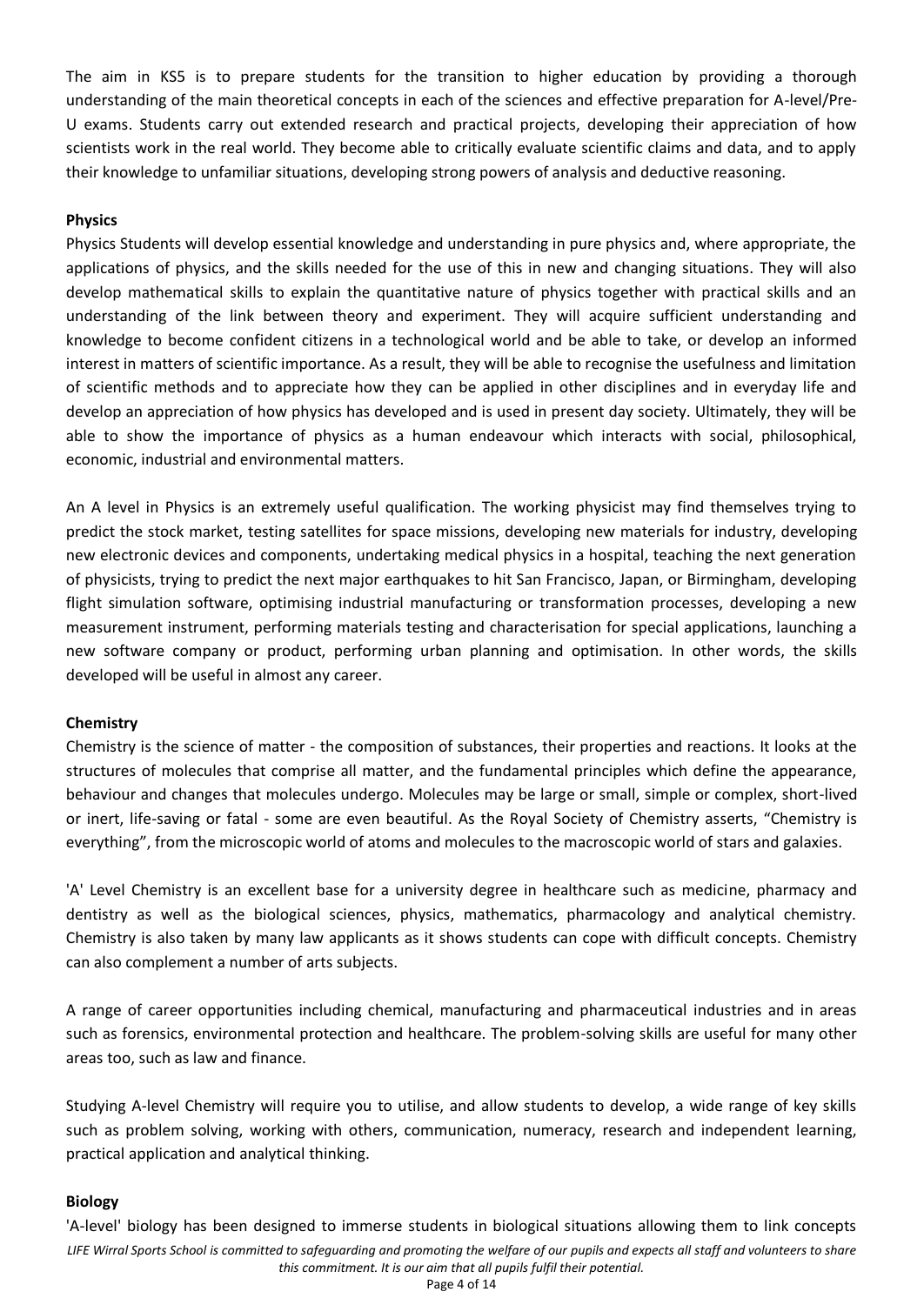together. As the course progresses, more concepts are applied to explore the subject as a whole. The course places emphasis on the scientific skills of data analysis as well as deep understanding and detailed factual knowledge.

Part of the course is also dedicated to building practical scientific skills in and beyond the laboratory. Students will carry out investigations and analyse numerical data to draw valid scientific conclusions. Students have the opportunity to develop the tools to succeed as mature and effective scientists, fitted for a wide range of careers which an A-level in Biology lends itself to. A-level Biology works well in combination with the other science courses, using the principles from GCSE chemistry and physics and seeing the implications in a biological setting.

There are many obvious higher education courses that require an A-level in biology, such as medicine and veterinary medicine. As well as this there are a wide range of career paths that biology will be useful for, such as palaeontology, pharmaceuticals, forensics, genetics, neurosciences, physiotherapy, zoology, sports sciences, nutritionists, horticulture, agriculture and many, many more.

# **Science Curriculum Planning**

The college uses the Independent Curriculum and national scheme of work for Science as the basis of its curriculum planning. The scheme has been adapted to the local circumstances of the college in that we make use of the local environment in our fieldwork and we choose a locality where the physical environment differs from that which predominates in our immediate surroundings.

We carry out our curriculum planning in Science in three phases (long-term, medium-term and short-term). The long-term plan maps the scientific topics studied in each term during the key stage. The Science subject leader works this out in conjunction with teaching colleagues in each year group. In some cases, we combine the scientific study with work in other subject areas and at other times, the students study Science as a discrete subject.

Our medium-term plans give details of each unit of work for each term. The Science subject leader keeps and reviews these plans.

The class teacher is responsible for writing the daily lesson plans for each lesson (short-term plans). These plans list the specific learning objectives of each lesson.

At LIFE Wirral Sports School, we have planned the topics in Science so that they build upon prior learning. We ensure that there are opportunities for students of all abilities to develop their skills and knowledge in each unit and we also build progression into the science scheme of work, so that the students are increasingly challenged as they move up through the school.

# **The Contribution of Science to Teaching in Other Curriculum Areas**

# **English**

Science contributes significantly to the teaching of English in our school by actively promoting the skills of reading, writing, speaking and listening. The students develop oral skills in Science lessons through discussions (for example of the environment) and through recounting their observations of scientific experiments. They develop their writing skills through writing reports and projects and by recording information.

# **Mathematics**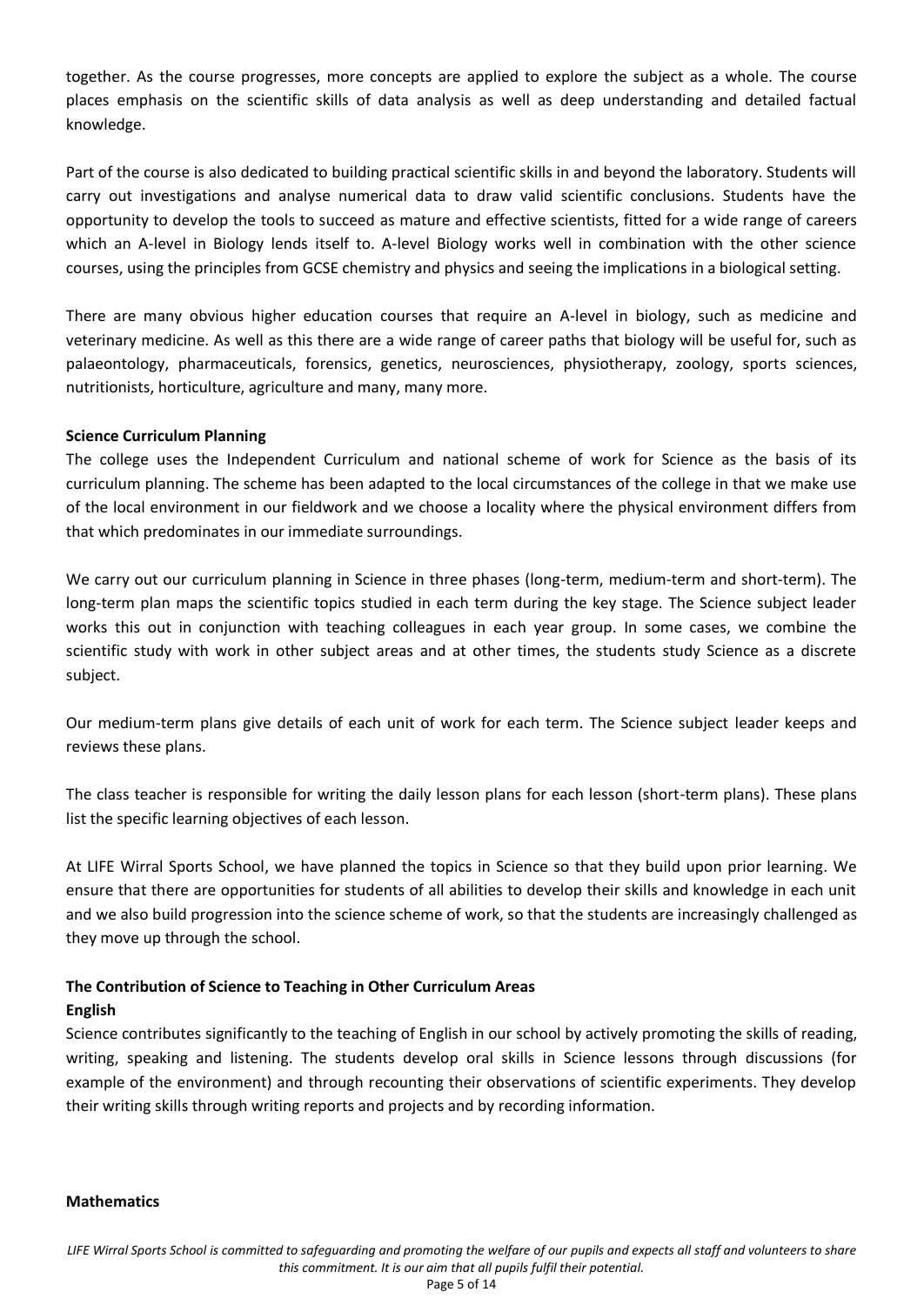Science contributes to the teaching of Mathematics in a number of ways. The students use weights and measures and learn to use and apply number. Through working on investigations, they learn to estimate and predict. They develop the skills of accurate observation and recording of events. They use numbers in many of their answers and conclusions. They also do a significant amount of work with data, producing relevant tables and graphs.

# **Information and Communication Technology (ICT)**

Students use ICT in science lessons where appropriate. They use it to support their work in Science by learning how to find, select and analyse information on the Internet. Students use ICT to record, present and interpret data and to review, modify and evaluate their work and improve its presentation.

# **Formation - Personal, Social, Economic and Health Education (PSHEE) and Citizenship**

Science makes a significant contribution to the teaching of PSHEE. This is mainly in two areas. Firstly, the subject matter lends itself to raising matters of Citizenship and social welfare. For example, students study the way people recycle material and how environments are changed for better or worse. Secondly, students benefit from the nature of the subject in that it gives them opportunities to take part in debates and discussions. Science promotes the concept of positive Citizenship.

# **Formation - Spiritual, Moral, Social and Cultural Development**

Science teaching offers students many opportunities to examine some of the fundamental questions in life, for example, the evolution of living things and how the world was created. Through many of the amazing processes that affect living things, students develop a sense of awe and wonder regarding the nature of our world. Science raises many social and moral questions. We give them the chance to reflect on the way people care for the planet and how science can contribute to the way we manage the earth's resources. Science teaches students about the reasons why people are different and, by developing the students' knowledge and understanding of physical and environmental factors, it promotes respect for other people. Science also gives the students the chance to learn about how both animals and plants grow and reproduce and introduces the complexity and delicate nature of this topic.

# **Teaching Science to Students with Special Educational Needs**

At LIFE Wirral Sports School we teach Science to all students, whatever their ability. Science forms part of the college curriculum policy to provide a broad and balanced education to all students. Through our Science teaching we provide learning opportunities that enable all students to make progress. We do this by setting suitable learning challenges and responding to each students' different needs.

When progress falls significantly outside the expected range, the students may have Special Educational Needs. Our assessment process looks at a range of factors – classroom organisation, teaching materials, teaching style, and differentiation – so that we can take some additional or different action to enable the students to learn more effectively. This ensures that our teaching is matched to the students' needs.

To make science lessons inclusive, teachers anticipate what barriers to taking part and learning particular activities, lessons or a series of lessons may pose for students with particular SEN and/or disabilities. So in their planning teachers consider ways of minimising or reducing these barriers so that all students can fully take part and learn. In some activities, students with SEN and/or disabilities will be able to take part in the same way as their peers. In others, some modifications or adjustments will need to be made to include everyone. We enable students to have access to the full range of activities involved in learning Science. Where students are to participate in activities outside the classroom, for example, a trip to a science museum, we carry out a risk assessment prior to the activity, to ensure that the activity is safe and appropriate for all students.

# **Equal Opportunities (please refer further to our Equal Opportunities / Racial Equality policy)**

*LIFE Wirral Sports School is committed to safeguarding and promoting the welfare of our pupils and expects all staff and volunteers to share this commitment. It is our aim that all pupils fulfil their potential.* Page 6 of 14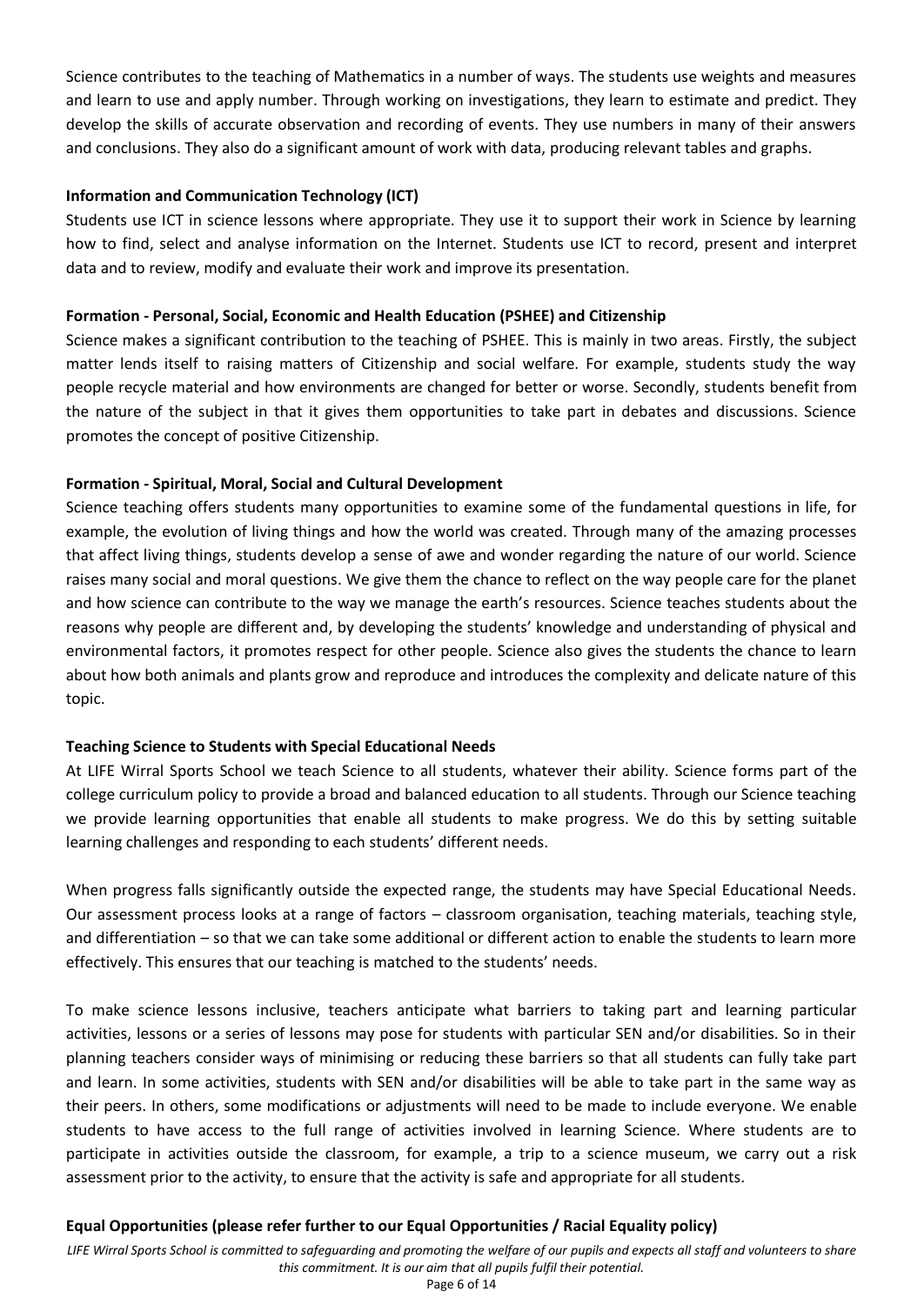We believe that every student should have the opportunity to achieve the highest possible standards. We ensure that all students, irrespective of their ethnicity, attainment and ability, age, disability, gender or background, have equality of access to learning. The curriculum we offer in the college encourages students to develop positive attitudes about themselves as well as to people who are different from themselves. It encourages students to empathise with others and to begin to develop the skills of critical thinking. We recognise that students have different learning styles, making appropriate provision within the curriculum to ensure each student receives the widest possible opportunity to develop their skills and abilities. We ensure that students learning English as an additional language have full access to the curriculum and are supported in their learning.

#### **Assessment and Recording**

We assess students' work in Science by making informal judgements as we observe them during lessons. On completion of a piece of work, the teacher marks the work and comments as necessary. At the end of a unit of work they make a summary judgement about the work of each students, which supports an end of topic assessment.

When assessing students, teachers need to plan carefully to give students with SEN and/or disabilities every opportunity to demonstrate what they know and are able to do, using alternative means where necessary. For example, some students who are unable to use equipment and materials, including students with a visual or hearing impairment, may not be able to achieve certain aspects of the level descriptions. QCA (2008) advises that, when a judgement against level descriptions is required, your assessment of the students' progress should discount these aspects.

At LIFE Wirral Sports School we believe that a high-quality science education provides the foundations for understanding the world through the specific disciplines of biology, chemistry and physics. Science has changed our lives and is vital to the world's future prosperity and all pupils should be taught essential aspects of the knowledge, methods, processes and uses of science. Through building up a body of key foundational knowledge and concepts pupils should be encouraged to recognise the power of rational explanation and develop a sense of excitement and curiosity about natural phenomena. They should be encouraged to understand how science can be used to explain what is occurring, predict how things will behave, and analyse causes. Science in our school is about developing children's ideas and ways of working that enable them to make sense of the world in which they live through investigation, as well as using and applying process skills.

We want to ensure that all children are exposed to high quality teaching and learning experiences, which allow children to explore their outdoor environment and locality, thus developing their scientific enquiry and investigative skills. They are immersed in scientific vocabulary something which aids children's knowledge and understanding not only of the topic they are studying but also of the world around them. The Advisory Board which comprises experts in SEN and in particular ASD have been actively involved in curriculum design. This means that the curriculum is fit for purpose for children with special educational needs. A large part of the curriculum is experiential as it is important for children on the autism spectrum to be able to make cohesive links that are not abstract. A fully immersive experience is required. Examples include through World Book Day, author and poet visits and a range of trips and visits which enrich and complement children's learning.

#### **Implementation**

In ensuring high standards of teaching and learning in science, we implement a curriculum that is progressive throughout the whole school. Science is taught as discrete units and lessons to ensure coverage. Our units have been created to develop children's enthusiasm for and knowledge and understanding of science. With a key emphasis on hands-on learning, children develop their investigation skills while securing their grasp of key scientific principles. Children will have the opportunity to discover more about famous scientists and their discoveries, deepening their own understanding as they do so. Through these engaging and in-depth units,

*LIFE Wirral Sports School is committed to safeguarding and promoting the welfare of our pupils and expects all staff and volunteers to share this commitment. It is our aim that all pupils fulfil their potential.*

Page 7 of 14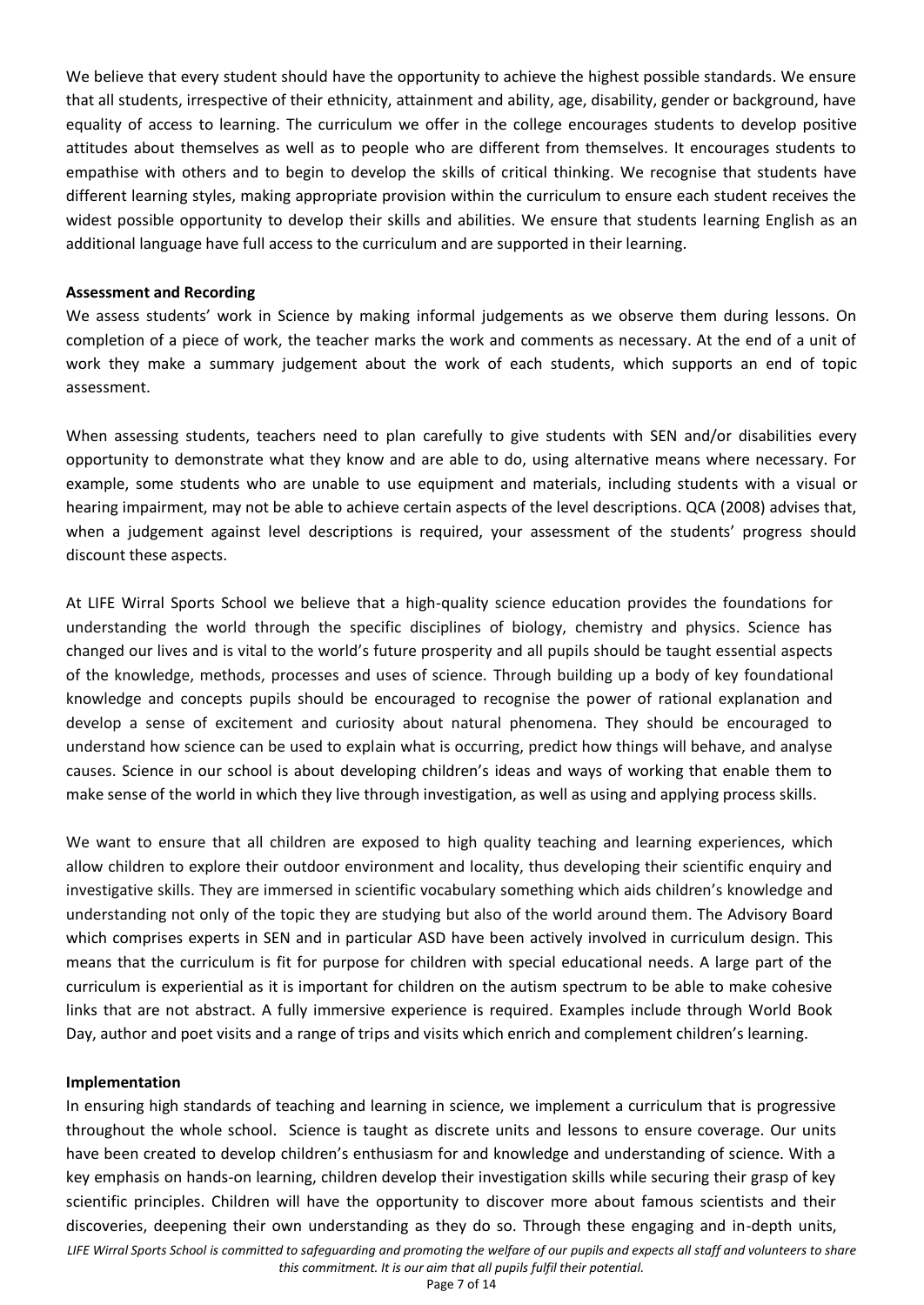children will foster a love of science and ensure complete curriculum coverage.

Staff have access to a bespoke and whole school training programme which enables them to meet the individual needs of pupils in relation to their diagnosis of ASD and other co-morbidities together with subject specific/curriculum training. Examples include: understanding Autism, how the developing brain works, visits to other schools to observe and learn from best practice, subject specific training, memberships and participation in subject associations, participating in curriculum meetings, access to on-line resources – for example Optimus Education. Quality Assurance activities include: half-termly book monitoring, learning walks, formal and informal lesson observations, including peer to peer observations, pupil surveys and curriculum team meetings.

# **Impact**

The impact and measure of this is to ensure children not only acquire the appropriate age-related knowledge linked to the science curriculum but also the skills which will equip them to progress from their starting points and within their everyday lives. Attainment is measured using SIMs and is designed for continuous use. Teachers record the small steps pupils make and use these steps to build a bigger picture of the pupils' learning and achievements. Regular feedback is sought from pupils through the School Council (half-termly), pupil surveys, (termly), parent surveys (annually), staff surveys (annually) Confidence, Resilience and Success are core values at LIFE Wirral Sports School. This means that the acquisition of social skills and personal development are of paramount importance to our pupils to life beyond school. Impact is therefore demonstrated through social and linguistic development which the school evidences through case studies. Pupils have significant barriers to learning which the school works hard to help pupils overcome. This means that the school works with a wide variety of partners such as medical professionals, curriculum partners, parents/carers, education professionals and the wider community to promote pupils' engagement in learning.

# **Statutory Guidance – Science**

The national curriculum for science aims to ensure that all pupils:

- develop scientific knowledge and conceptual understanding through the specific disciplines of biology, chemistry and physics;
- develop understanding of the nature, processes and methods of science through different types of science enquiries that help them to answer scientific questions about the world around them;
- are equipped with the scientific knowledge required to understand the uses and implications of science, today and for the future.

# **Links To Other Subjects**

The children are given the opportunity to research, plan, predict, test and improve their ideas using relevant ICT resources to improve understanding, aid communication and enhance presentation.

# **Communicating information**

- ICT is used to express and communicate their findings to others through drawings, graphs, writing, email, etc. Pupils are given opportunities to interpret data from charts, graphs, diagrams.
- They need not always have generated the information for themselves.

# **Handling Information**

 Through the use of databases and spreadsheets children are encouraged to collect and present information in an ordered manner to answer questions and interpret results.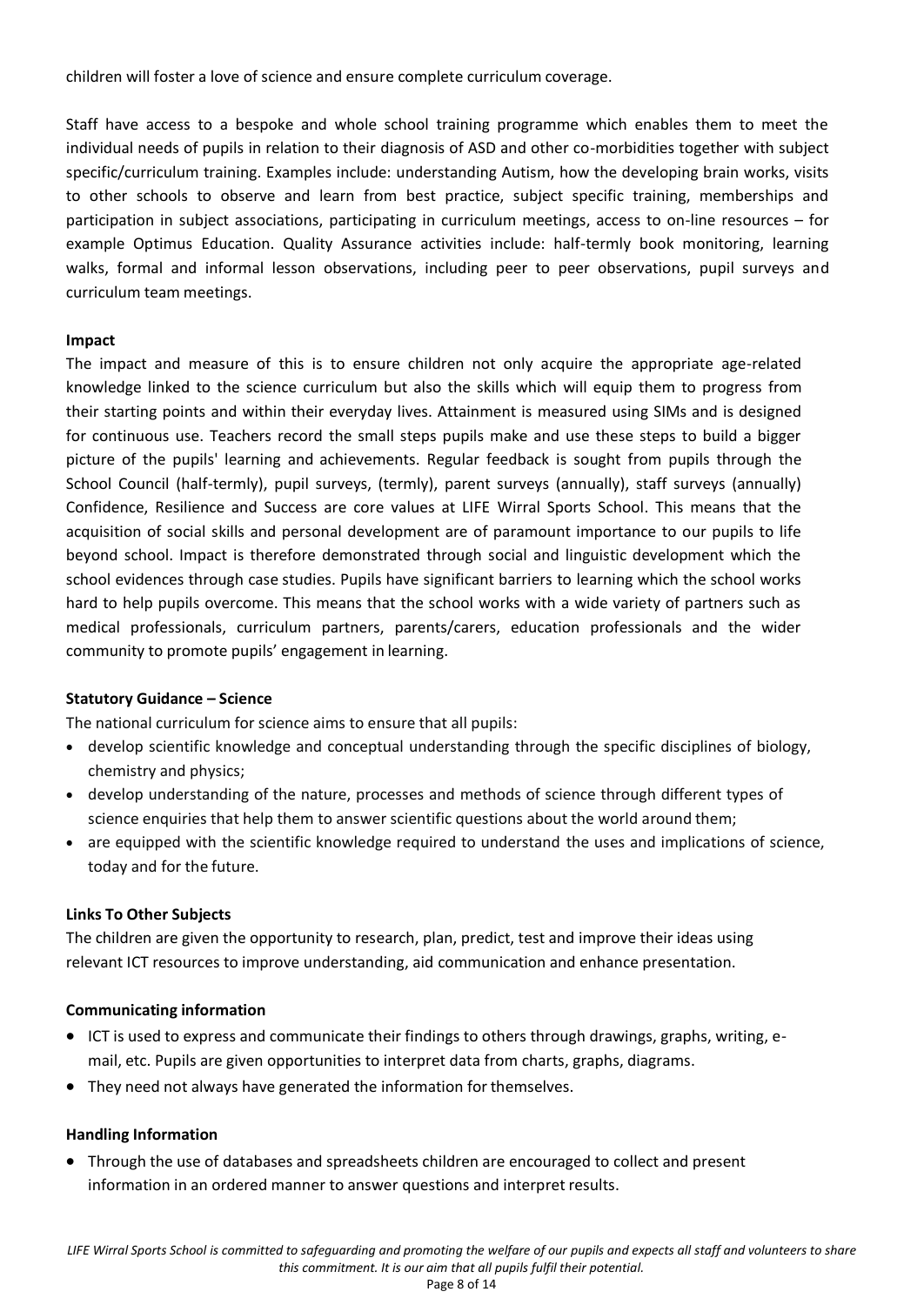# **Modelling and Experimental work**

- The use of computer simulations encourages children to recognise the patterns in data.
- Use video and software to study models.
- Simulation software to investigate components in a circuit.

# **Measurement and Control**

- Use of sensors to detect sounds, light levels or record temperature changes.
- Data logging to allow for exploration of reliable data, identification of patterns and analysis of detailed data.

# **Applications and Effects**

- Awareness of a variety of instruments to enhance observations and measurements.
- Extend their ability to identify resources which may be useful to them, including tape recorders and digital cameras.
- Encourage understanding of the limitations of scientific evidence and the need to question the accuracy of displayed information.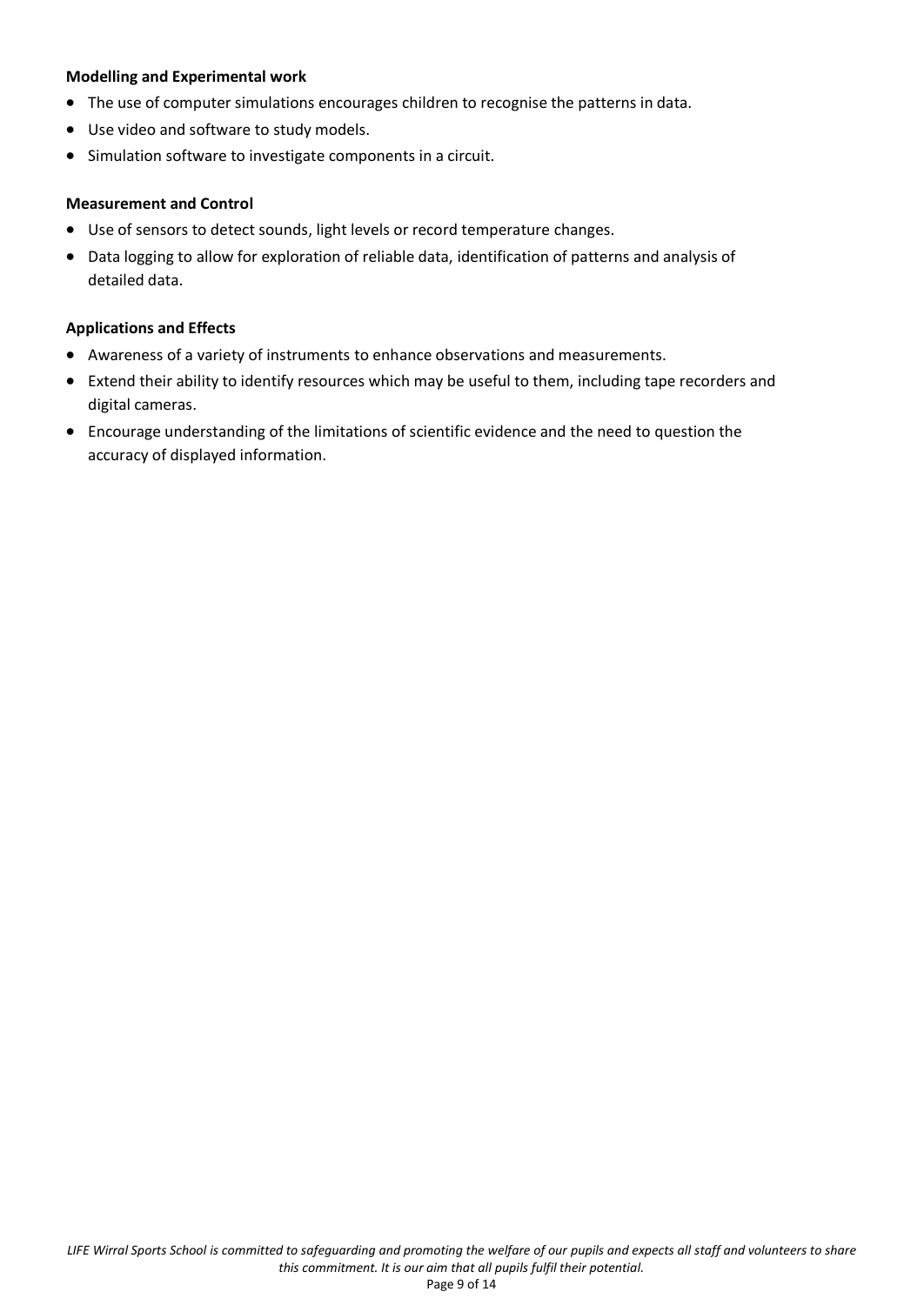# **Secondary Science Scheme of Work**

The Secondary Science Scheme of Work provides an overview of the progressive, skills-based learning covered over years 7-11. It should be noted that a pupil may join the school at any point in the school year. As each child comes to our school with a variety of prior learning and attainment levels, a baseline assessment will identify gaps and inform the School on the degree of differentiation and personalisation. For example, if a pupil needs to develop early or basic skills before they can progress onto more advanced concepts and skills, this will take priority.

The sciences will be taught in ways that ensure pupils have the knowledge to enable them to develop curiosity about the natural world, insight into working scientifically, and appreciation of therelevance of science to their everyday lives, so that pupils:

- develop scientific knowledge and conceptual understanding through the specific disciplines of biology, chemistry and physics.
- develop understanding of the nature, processes and methods of science, through different types of scientific enquiry that help them to answer scientific questions about the world aroundthem;
- develop and learn to apply observational, practical, modelling, enquiry, problem-solving skills and mathematical skills, both in the laboratory, in the field and in other environments.
- develop their ability to evaluate claims based on science through critical analysis of the methodology, evidence and conclusions, both qualitatively and quantitatively.

| <b>YEAR GROUP</b> | <b>Autumn Term</b>                                    | <b>Spring Term</b>                                | <b>Summer Term</b>                                        |
|-------------------|-------------------------------------------------------|---------------------------------------------------|-----------------------------------------------------------|
|                   | Organisms                                             | Genetics and Evolution What is species and        | <b>Ecosystems</b>                                         |
| Year 7            | Using a microscope to see plant and animalcells.      | variation.Adaptation                              | Food chains, webs and pyramids. Competition               |
|                   | The role of diffusion.                                | Reproduction System Fertilisation and             | Plant ReproductionSeed Dispersal Reaction                 |
|                   | Adaptations of unicellular organisms. Cells, tissues, | Menstrual CycleFoetal Development                 | Working safely with acids and alkalis. Reactions of acids |
|                   | organs and systems.                                   | <b>Waves</b>                                      | and alkalis.                                              |
|                   | The human skeleton, muscles and joints.               | Nature of Waves Sound                             | PH scale and indicators. Making Salts                     |
|                   | <b>Matter</b>                                         | Loudness and Amplitude Pitch and Frequency        | Chemical Reactions Metals and Non metal Reaction of       |
|                   | Matter and its properties.                            | The Ear and Hearing. Using sound and              | metals Displacement reactions. Energy                     |
|                   | The particle model and behaviour, gas pressureand     | ultrasound.                                       | Conservation of energy. Energy from food.                 |
|                   | diffusion.                                            | Electricity                                       | Fuels and energy resources Energy and Power               |
|                   | Changing state, water, mixtures, filtering and        | Static electricity.                               | calculations Energy stores and dissipation                |
|                   | evaporation.                                          | Electric fields and charge. Circuits and current. |                                                           |
|                   | Chromatography and distillation.                      | Voltage and Resistance. Electrical relationships. |                                                           |
|                   | Forces and Motion Movement and speed. Distance-       | The Earth and atmosphere, space                   |                                                           |
|                   | time graphs.                                          | The Earth. The rock CycleCeramics                 |                                                           |
|                   | Forces and representing forces. Gravity and weight.   | The Sun and stars and Solar System. Days and      |                                                           |
|                   | Balanced and unbalanced forces and forcesand          |                                                   |                                                           |

LIFE Wirral Sports School is committed to safequarding and promoting the welfare of our pupils and expects all staff and volunteers to share this commitment. It is our aim that all pupils fulfil their potential. Page 10 of 14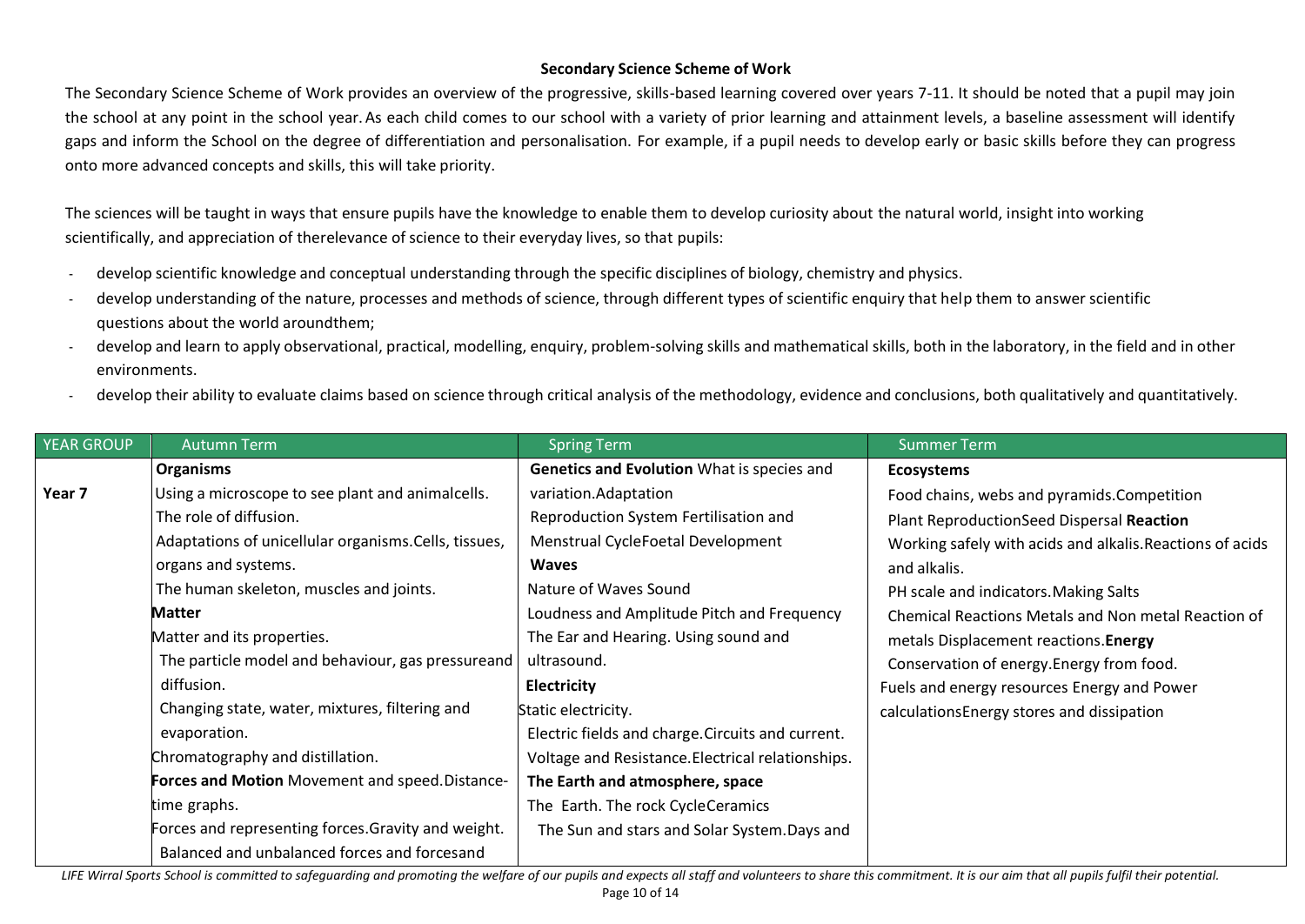| changes in movement. | seasons. The Moon and its craters. |  |
|----------------------|------------------------------------|--|
|                      |                                    |  |
|                      |                                    |  |
|                      |                                    |  |
|                      |                                    |  |
|                      |                                    |  |
|                      |                                    |  |
|                      |                                    |  |
|                      |                                    |  |
|                      |                                    |  |
|                      |                                    |  |
|                      |                                    |  |
|                      |                                    |  |
|                      |                                    |  |
|                      |                                    |  |
|                      |                                    |  |
|                      |                                    |  |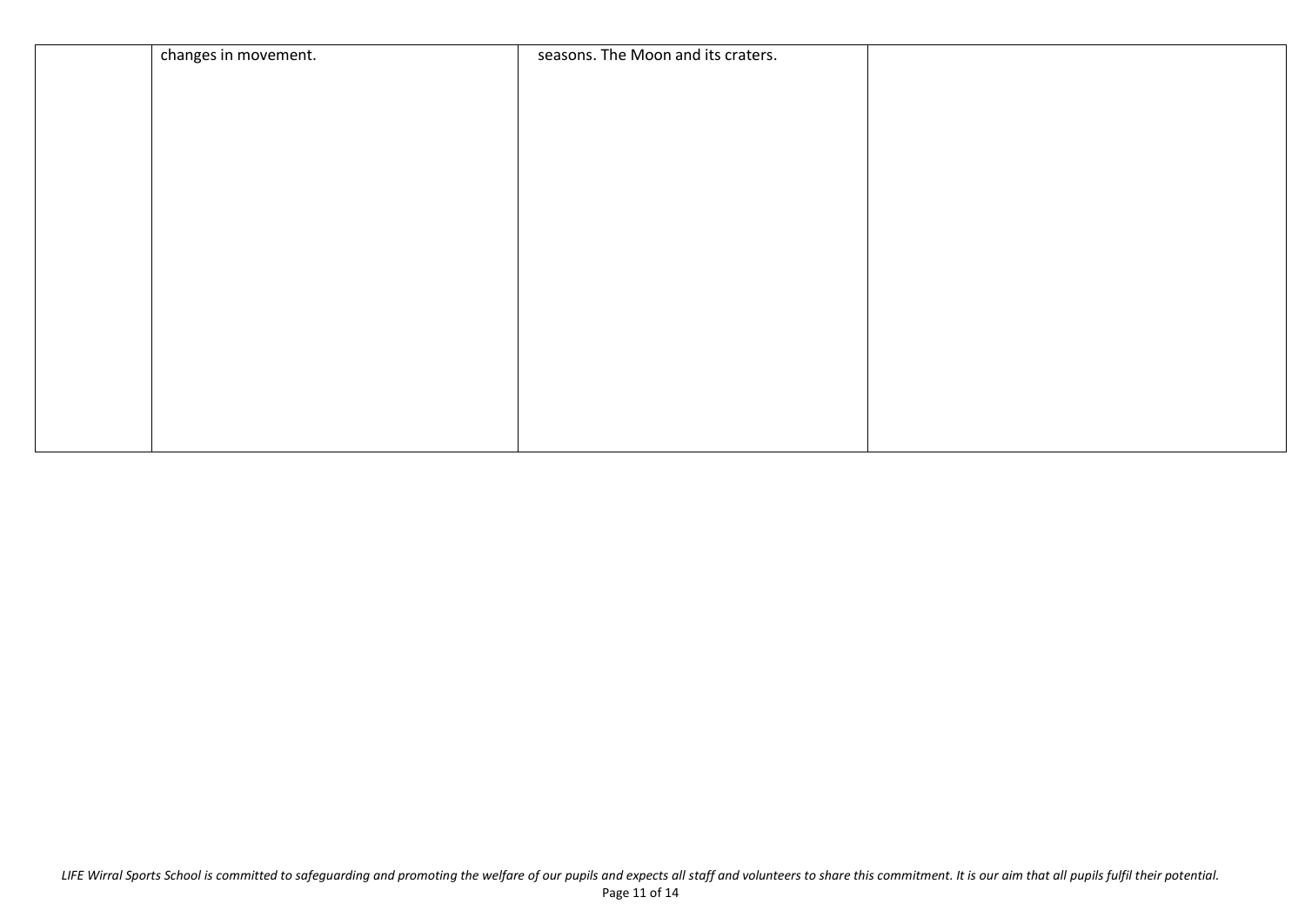| <b>YEAR GROUP</b> | <b>Autumn Term</b>                                     | <b>Spring Term</b>                          | <b>Summer Term</b>                             |
|-------------------|--------------------------------------------------------|---------------------------------------------|------------------------------------------------|
|                   |                                                        |                                             |                                                |
| Year 8            | Organisms Photosynthesis Minerals from the soil        | <b>Ecosystems Respiration Biotechnology</b> | Electromagnetism Magnets and magnetic fields   |
|                   | Gas exchange on animals Breathing                      | Photosynthesis Adaptations of the           | Electromagnets                                 |
|                   | Drugs, alcohol and smoking (PSHE) Nutrition, food      | lead Plant mineral ions Reactions           | <b>Parallel Circuits</b>                       |
|                   | tests, diet and digestion                              | Atoms in chemical reactions Thermal         | Wave                                           |
|                   | Matter                                                 | decomposition                               | Light as a wave Reflection Refraction of light |
|                   | Atoms, elements, compounds and the Periodic            | <b>Combustion Conservation of mass</b>      | Colour Radiation of energy Modelling waves     |
|                   | Table                                                  | <b>Exothermic and Endothermic</b>           | Electromagnetic Waves Earth                    |
|                   | <b>Naming Compounds</b>                                | reactions Energy Level diagrams             | Global Warming Carbon cycle Climate change     |
|                   | <b>Chemical Symbols and Formulae Chemical</b>          | Bond energies                               | <b>Extracting metals Recycling</b>             |
|                   | <b>Reactions</b>                                       | Energy                                      |                                                |
|                   | <b>Forces Friction Drag</b>                            | Work done Heat Transfer                     |                                                |
|                   | <b>Turning Forces</b>                                  | <b>Conduction/Convection Radiation</b>      |                                                |
|                   | Pressure in solids, liquids and gases Stress in Solids | Insulation                                  |                                                |
|                   |                                                        |                                             |                                                |
|                   |                                                        |                                             |                                                |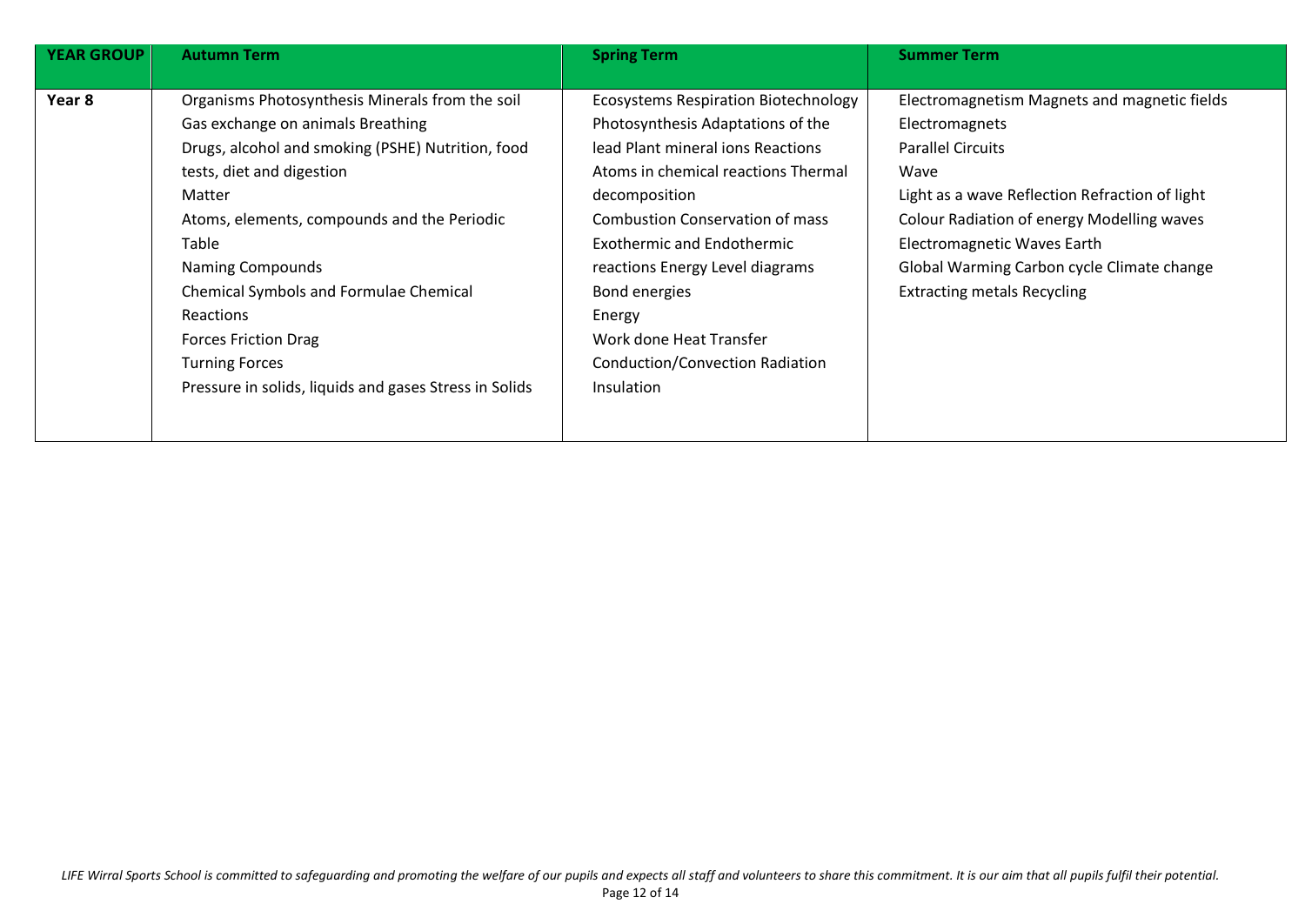| <b>YEAR GROUP</b> | <b>Autumn Term</b>                                                                                                                                                                                                                                                                                                                                                                                                                                                                                                                                                                                                                                                                                                                                                                                                                                                       | <b>Spring Term</b>                                                                                                                                                                                                                                                                                                                                                                                                                                                                                                                                                                                                                       | <b>Summer Term</b>                                                                                                                                                                                                                                                                                                                                                                                                                                                                                                                                                                                                                                                                |
|-------------------|--------------------------------------------------------------------------------------------------------------------------------------------------------------------------------------------------------------------------------------------------------------------------------------------------------------------------------------------------------------------------------------------------------------------------------------------------------------------------------------------------------------------------------------------------------------------------------------------------------------------------------------------------------------------------------------------------------------------------------------------------------------------------------------------------------------------------------------------------------------------------|------------------------------------------------------------------------------------------------------------------------------------------------------------------------------------------------------------------------------------------------------------------------------------------------------------------------------------------------------------------------------------------------------------------------------------------------------------------------------------------------------------------------------------------------------------------------------------------------------------------------------------------|-----------------------------------------------------------------------------------------------------------------------------------------------------------------------------------------------------------------------------------------------------------------------------------------------------------------------------------------------------------------------------------------------------------------------------------------------------------------------------------------------------------------------------------------------------------------------------------------------------------------------------------------------------------------------------------|
| Year 9            | Genes<br>Natural selection Extinction<br>Preserving biodiversity DNA and Genetics Genetic<br>modifications Inheritance<br>Cell Structure and transport<br><b>Microscopes</b><br>Animal Plant and prokaryotic cells<br>Specialised animal and plant cells<br>Diffusion and osmosis<br>Adaptations for exchange<br><b>Cell Division</b><br>The cell cycle and mitosis<br>Cell differentiation and cloning plants<br>Stem cells and potential uses and concerns<br>Organisation and digestive system<br>Tissues and organs<br>Structure of digestive system<br>Chemistry of food<br>Enzymes in digestion and maximising efficiency<br>Covalent bonding<br>Simple molecular structures Chemical Calculations<br>Relative masses and molecules Equations and calculations<br>From masses to balanced equations Yields of a chemical<br>reaction<br>Atom economyConcentrations | <b>Atomic Structure</b><br>Atoms<br>Chemical equations Separating techniques<br>History and structure of the atoms and lons<br>Electronic structure<br><b>Periodic Table</b><br>Development of<br>Electronic structure and the periodic tableGrp 1<br>- alkali metals<br>Grp $7$ – halogens Explaining trends Energy and<br>Work<br>Energy stores and changesConservation of<br>energy<br>Gravitational potential energy storesKinetic<br>Energy<br>Energy and dissipation Electrical Circuits Static<br><b>Electricity Current and Charge</b><br>Potential difference and resistance<br><b>Component CharacteristicsSeries Circuits</b> | Power and Energy Transfer by Heating<br>Electrical appliancesEnergy and power<br>Energy Transfer by conductionSpecific Heat capacity<br>Heating and insulating buildings<br><b>Structure and Bonding</b><br>States of matterAtoms into ions Ionic bonding<br><b>Molecules and Matter</b><br>Blood composition and function<br>The heart and treating heart conditionsBreathing and gas<br>exchange<br>Tissues and organs in plants Evaporation and transpiration<br>Photosynthesis<br>Photosynthesis reaction and adaptations of the leaf for<br>photosynthesis<br>Factors affecting the rate of photosynthesisInvestigating the<br>rate of photosynthesis How plants use glucose |
| KS4               | earlier key stages in the subject disciplines of biology, chemistry and physics.                                                                                                                                                                                                                                                                                                                                                                                                                                                                                                                                                                                                                                                                                                                                                                                         |                                                                                                                                                                                                                                                                                                                                                                                                                                                                                                                                                                                                                                          | Teaching in the sciences in key stage 4 continues with the process of building upon and deepening scientific knowledge and the understanding of ideas developed in                                                                                                                                                                                                                                                                                                                                                                                                                                                                                                                |